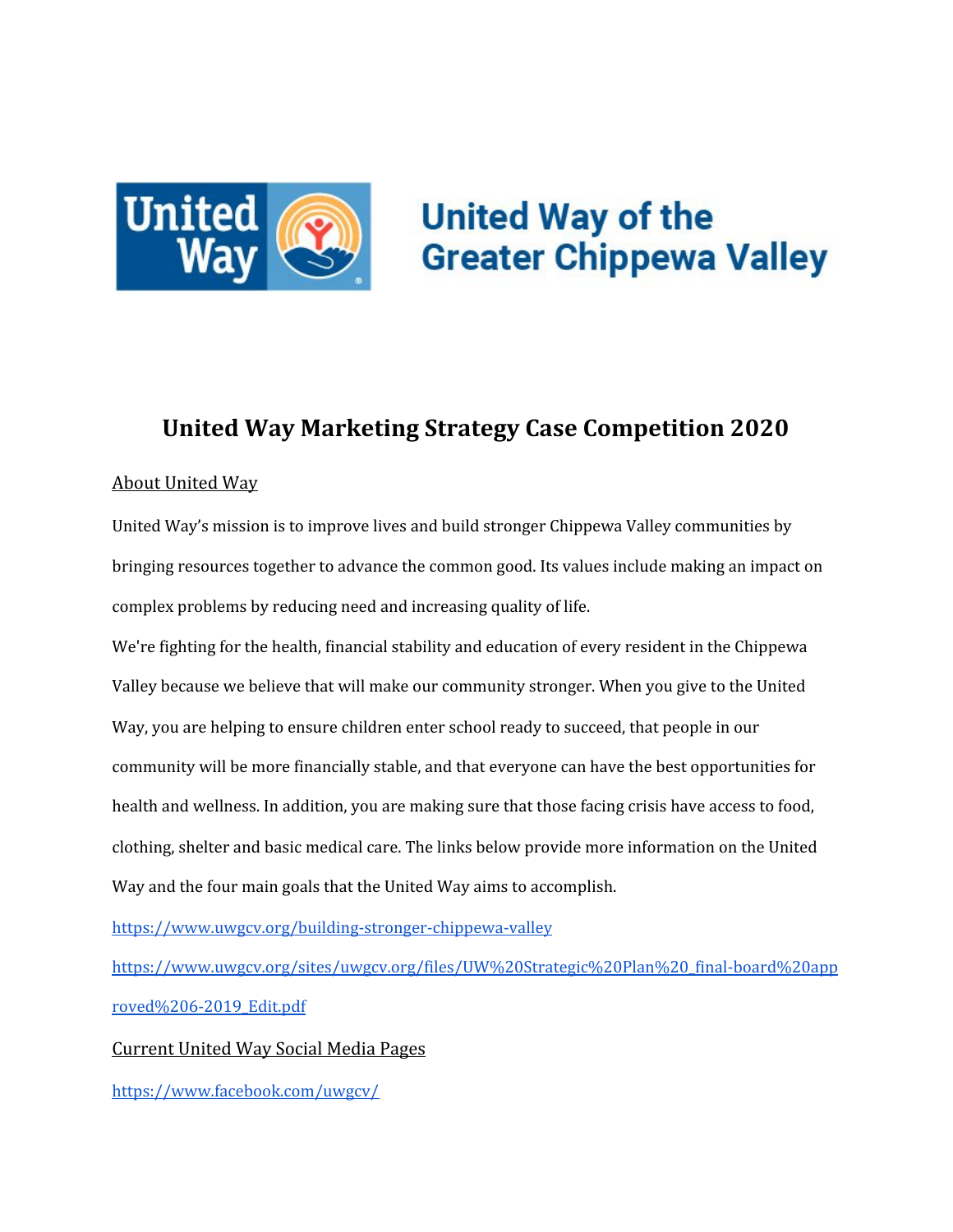[https://www.linkedin.com/.../united-way-of-the-greater](https://nam11.safelinks.protection.outlook.com/?url=https%3A%2F%2Fwww.linkedin.com%2F...%2Funited-way-of-the-greater&data=04%7C01%7CDAINSBRD9587%40uwec.edu%7C48c5412d0ac9464a1f0608d88585bbcc%7Cdd068b97759349388b3214faef2af1d8%7C0%7C0%7C637406156722165124%7CUnknown%7CTWFpbGZsb3d8eyJWIjoiMC4wLjAwMDAiLCJQIjoiV2luMzIiLCJBTiI6Ik1haWwiLCJXVCI6Mn0%3D%7C1000&sdata=nd28tEelQcYrUX6mZJzJHg0f%2BdHONi7b%2FFyvDrjSfkM%3D&reserved=0)...

[https://www.instagram.com/uwgcv/](https://nam11.safelinks.protection.outlook.com/?url=https%3A%2F%2Fwww.instagram.com%2Fuwgcv%2F&data=04%7C01%7CDAINSBRD9587%40uwec.edu%7C48c5412d0ac9464a1f0608d88585bbcc%7Cdd068b97759349388b3214faef2af1d8%7C0%7C0%7C637406156722165124%7CUnknown%7CTWFpbGZsb3d8eyJWIjoiMC4wLjAwMDAiLCJQIjoiV2luMzIiLCJBTiI6Ik1haWwiLCJXVCI6Mn0%3D%7C1000&sdata=HjF7HiOuW3szH5K3VCm%2BBziain9lShl6KVXAyVbir5o%3D&reserved=0)

#### [https://twitter.com/UnitedWay\\_GCV](https://nam11.safelinks.protection.outlook.com/?url=https%3A%2F%2Ftwitter.com%2FUnitedWay_GCV&data=04%7C01%7CDAINSBRD9587%40uwec.edu%7C48c5412d0ac9464a1f0608d88585bbcc%7Cdd068b97759349388b3214faef2af1d8%7C0%7C0%7C637406156722175117%7CUnknown%7CTWFpbGZsb3d8eyJWIjoiMC4wLjAwMDAiLCJQIjoiV2luMzIiLCJBTiI6Ik1haWwiLCJXVCI6Mn0%3D%7C1000&sdata=49dTsrGBOTjGvyyo%2B1y8pbfIjt1p2%2BdYjQc5LZaYZoU%3D&reserved=0)

#### Instructions

The United Way, like many other nonprofits nationwide, have felt the effects of Covid-19 on their abilities to serve the community. They have also had the long-standing challenge of reaching the younger generations with their marketing efforts. By integrating social media and other digital marketing strategies, United Way looks to increase awareness and funding for their cause. The general goal of this Marketing Strategy Case is to increase Generation Z's awareness of United Way and its mission. Work with your team to come up with strategies to increase social media following and user engagement, increase United Way brand awareness in the community, and increase new and recurring Gen Z donors. Keep in mind that the United Way is a non-profit and will benefit most from cost-effective marketing ideas for a relatively small marketing team. When suggesting marketing tactics, be sure to include Key Performance Indicators such as Return on Investment as the United Way operates on a strict budget. Additionally, the United Way is a national organization, but your ideas should be focused around the United Way of the Greater Chippewa Valley in Wisconsin. Each case paper should be 5-7 pages (double-spaced, 12 point font). You will be working in teams up to 4.

#### Judging Criteria

Increase social media following and user engagement (40%) Brand awareness in the community (30%) Increase new and recurring Gen Z donors (30%)